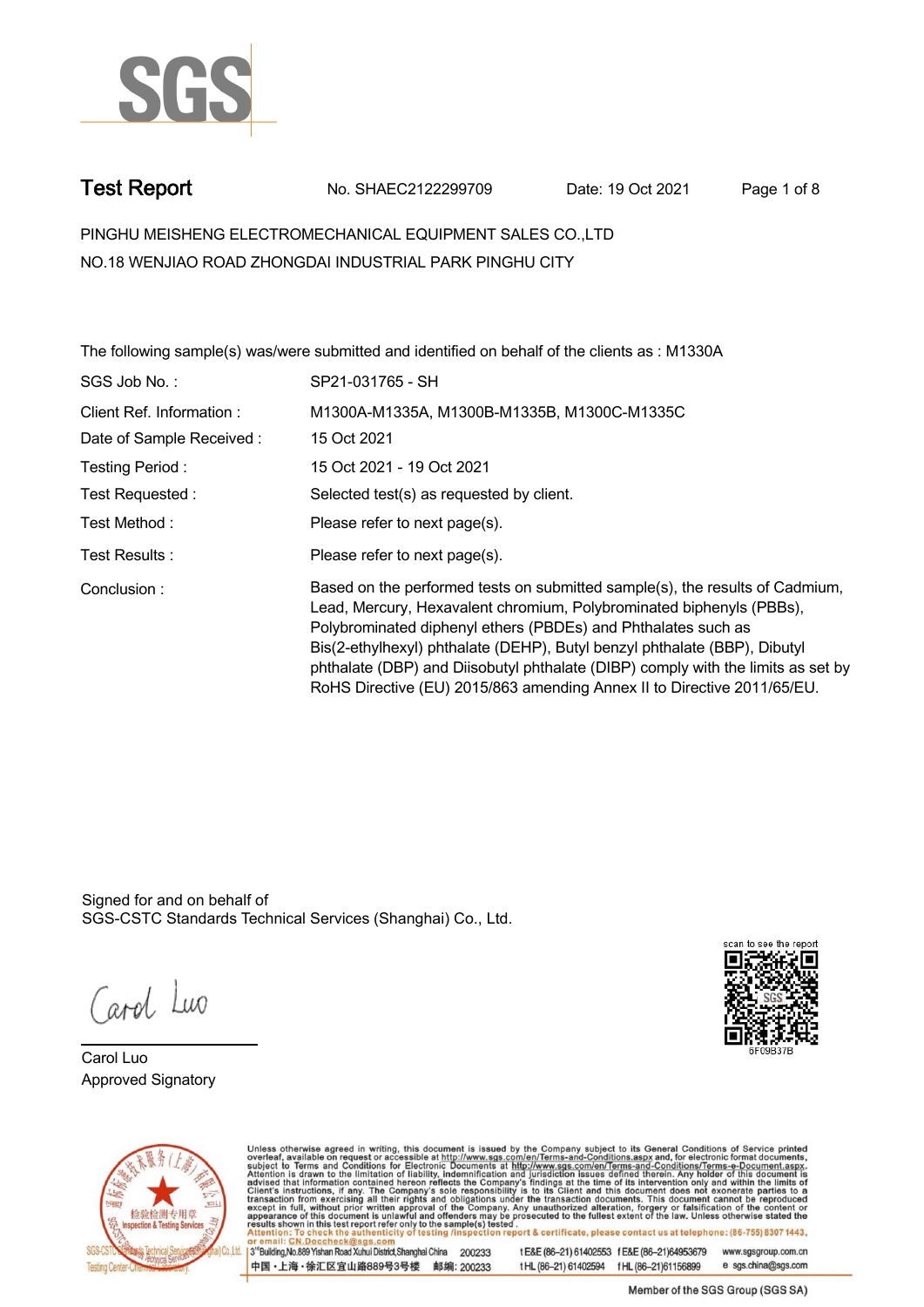

**Test Report. No. SHAEC2122299709 Date: 19 Oct 2021. Page 2 of 8.**

**Test Results :.**

**Test Part Description : .**

| Specimen No.    | <b>SGS Sample ID</b> | <b>Description</b>  |  |
|-----------------|----------------------|---------------------|--|
| SN <sub>1</sub> | SHA21-222997.005     | Reddish brown grain |  |

**Remarks :.(1) 1 mg/kg = 0.0001% .**

**(2) MDL = Method Detection Limit .**

**(3) ND = Not Detected ( < MDL ) .**

**(4) "-" = Not Regulated .**

### **RoHS Directive (EU) 2015/863 amending Annex II to Directive 2011/65/EU.**

**Test Method :. With reference to IEC 62321-4:2013+AMD1:2017, IEC62321-5:2013, IEC62321-7-2:2017, IEC 62321-6:2015 and IEC62321-8:2017, analyzed by ICP-OES, UV-Vis and GC-MS. .**

| Test Item(s)                 | Limit | <u>Unit</u> | <b>MDL</b>               | 005       |
|------------------------------|-------|-------------|--------------------------|-----------|
| Cadmium (Cd)                 | 100   | mg/kg       | $\overline{2}$           | ND        |
| Lead (Pb)                    | 1000  | mg/kg       | $\overline{2}$           | 9         |
| Mercury (Hg)                 | 1000  | mg/kg       | $\overline{2}$           | <b>ND</b> |
| Hexavalent Chromium (Cr(VI)) | 1000  | mg/kg       | 8                        | <b>ND</b> |
| Sum of PBBs                  | 1000  | mg/kg       | $\overline{a}$           | ND.       |
| Monobromobiphenyl            |       | mg/kg       | 5                        | ND.       |
| Dibromobiphenyl              | -     | mg/kg       | 5                        | ND.       |
| Tribromobiphenyl             |       | mg/kg       | 5                        | ND.       |
| Tetrabromobiphenyl           | -     | mg/kg       | 5                        | ND        |
| Pentabromobiphenyl           |       | mg/kg       | 5                        | <b>ND</b> |
| Hexabromobiphenyl            | -     | mg/kg       | 5                        | ND.       |
| Heptabromobiphenyl           |       | mg/kg       | 5                        | <b>ND</b> |
| Octabromobiphenyl            |       | mg/kg       | 5                        | ND        |
| Nonabromobiphenyl            |       | mg/kg       | 5                        | ND.       |
| Decabromobiphenyl            |       | mg/kg       | 5                        | ND        |
| Sum of PBDEs                 | 1000  | mg/kg       | $\overline{\phantom{a}}$ | ND.       |
| Monobromodiphenyl ether      |       | mg/kg       | 5                        | ND        |
| Dibromodiphenyl ether        | -     | mg/kg       | 5                        | ND.       |
| Tribromodiphenyl ether       | -     | mg/kg       | 5                        | <b>ND</b> |
| Tetrabromodiphenyl ether     |       | mg/kg       | 5                        | <b>ND</b> |



Unless otherwise agreed in writing, this document is issued by the Company subject to its General Conditions of Service printed overleaf, available on request or accessible at http://www.sgs.com/en/Terms-and-Conditions.asp

3<sup>rd</sup> Building, No.889 Yishan Road Xuhui District, Shanghai China 200233 中国·上海·徐汇区宜山路889号3号楼 邮编: 200233 tE&E (86-21) 61402553 fE&E (86-21)64953679 www.sgsgroup.com.cn

t HL (86-21) 61402594 f HL (86-21) 61156899 e sgs.china@sgs.com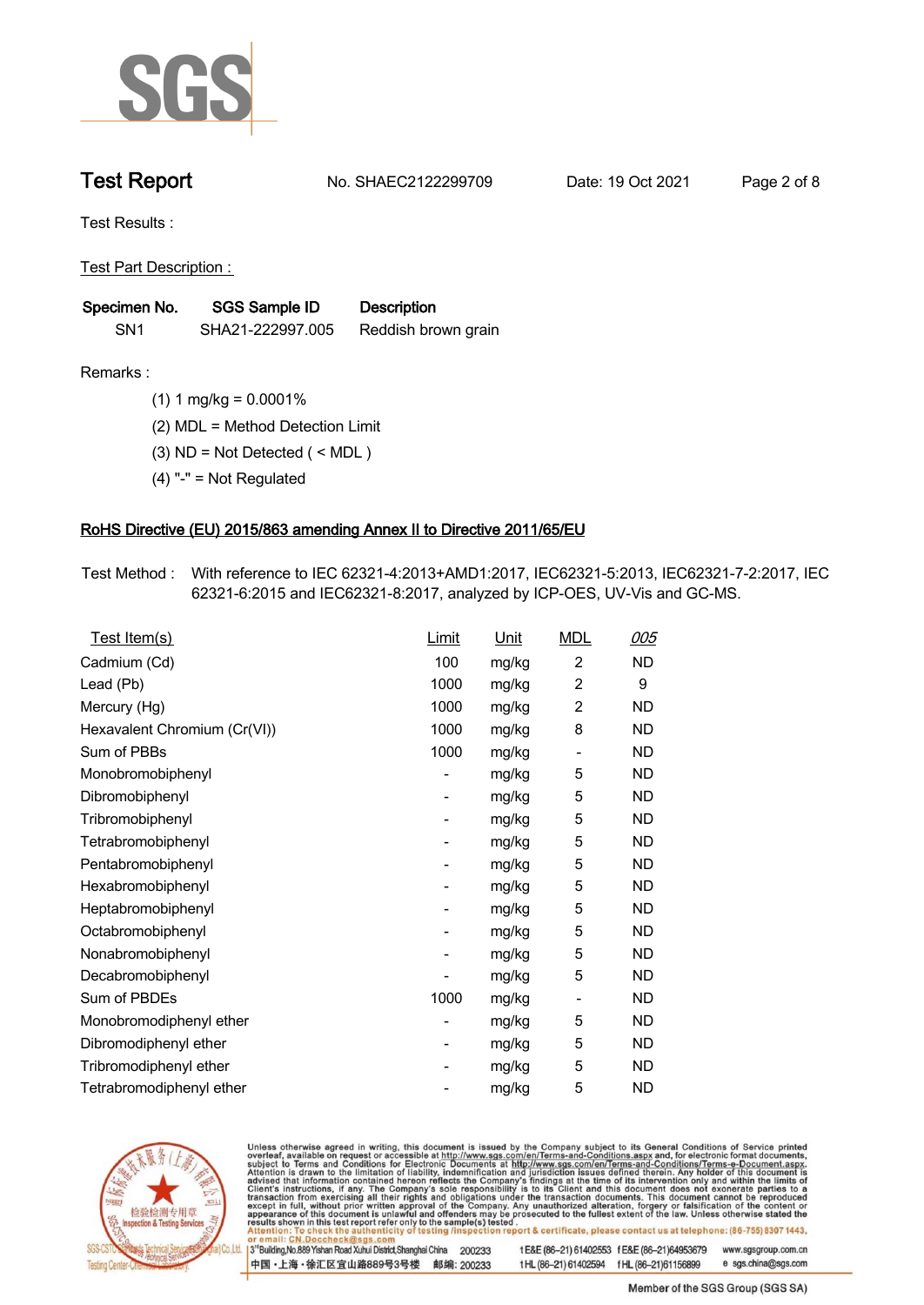

| <b>Test Report</b>                | No. SHAEC2122299709      |       | Date: 19 Oct 2021 |           |  |  | Page 3 of 8 |
|-----------------------------------|--------------------------|-------|-------------------|-----------|--|--|-------------|
| Test Item(s)                      | Limit                    | Unit  | <b>MDL</b>        | 005       |  |  |             |
| Pentabromodiphenyl ether          | -                        | mg/kg | 5                 | <b>ND</b> |  |  |             |
| Hexabromodiphenyl ether           | -                        | mg/kg | 5                 | ND.       |  |  |             |
| Heptabromodiphenyl ether          | $\overline{\phantom{a}}$ | mg/kg | 5                 | <b>ND</b> |  |  |             |
| Octabromodiphenyl ether           | $\overline{\phantom{a}}$ | mg/kg | 5                 | <b>ND</b> |  |  |             |
| Nonabromodiphenyl ether           | $\overline{\phantom{a}}$ | mg/kg | 5                 | <b>ND</b> |  |  |             |
| Decabromodiphenyl ether           | $\overline{\phantom{a}}$ | mg/kg | 5                 | ND.       |  |  |             |
| Di-butyl Phthalate (DBP)          | 1000                     | mg/kg | 50                | ND.       |  |  |             |
| Benzyl Butyl Phthalate (BBP)      | 1000                     | mg/kg | 50                | <b>ND</b> |  |  |             |
| Di-2-Ethyl Hexyl Phthalate (DEHP) | 1000                     | mg/kg | 50                | <b>ND</b> |  |  |             |
| Diisobutyl Phthalates (DIBP)      | 1000                     | mg/kg | 50                | ND.       |  |  |             |

**Notes :.**

- **(1) The maximum permissible limit is quoted from RoHS Directive (EU) 2015/863. IEC 62321 series is equivalent to EN 62321 series https://www.cenelec.eu/dyn/www/f?p=104:30:1742232870351101::::FSP\_ORG\_ID,FSP\_LANG\_ID: 1258637,25**
- **(2) The restriction of DEHP, BBP, DBP and DIBP shall apply to medical devices, including in vitro medical devices, and monitoring and control instruments,including industrial monitoring and control instruments, from 22 July 2021. .**



Unless otherwise agreed in writing, this document is issued by the Company subject to its General Conditions of Service printed overleaf, available on request or accessible at http://www.sgs.com/en/Terms-and-Conditions.asp

3<sup>14</sup> Building, No.889 Yishan Road Xuhui District, Shanghai China 200233 中国·上海·徐汇区宜山路889号3号楼 邮编: 200233 t E&E (86-21) 61402553 f E&E (86-21)64953679

www.sgsgroup.com.cn e sgs.china@sgs.com t HL (86-21) 61402594 f HL (86-21) 61156899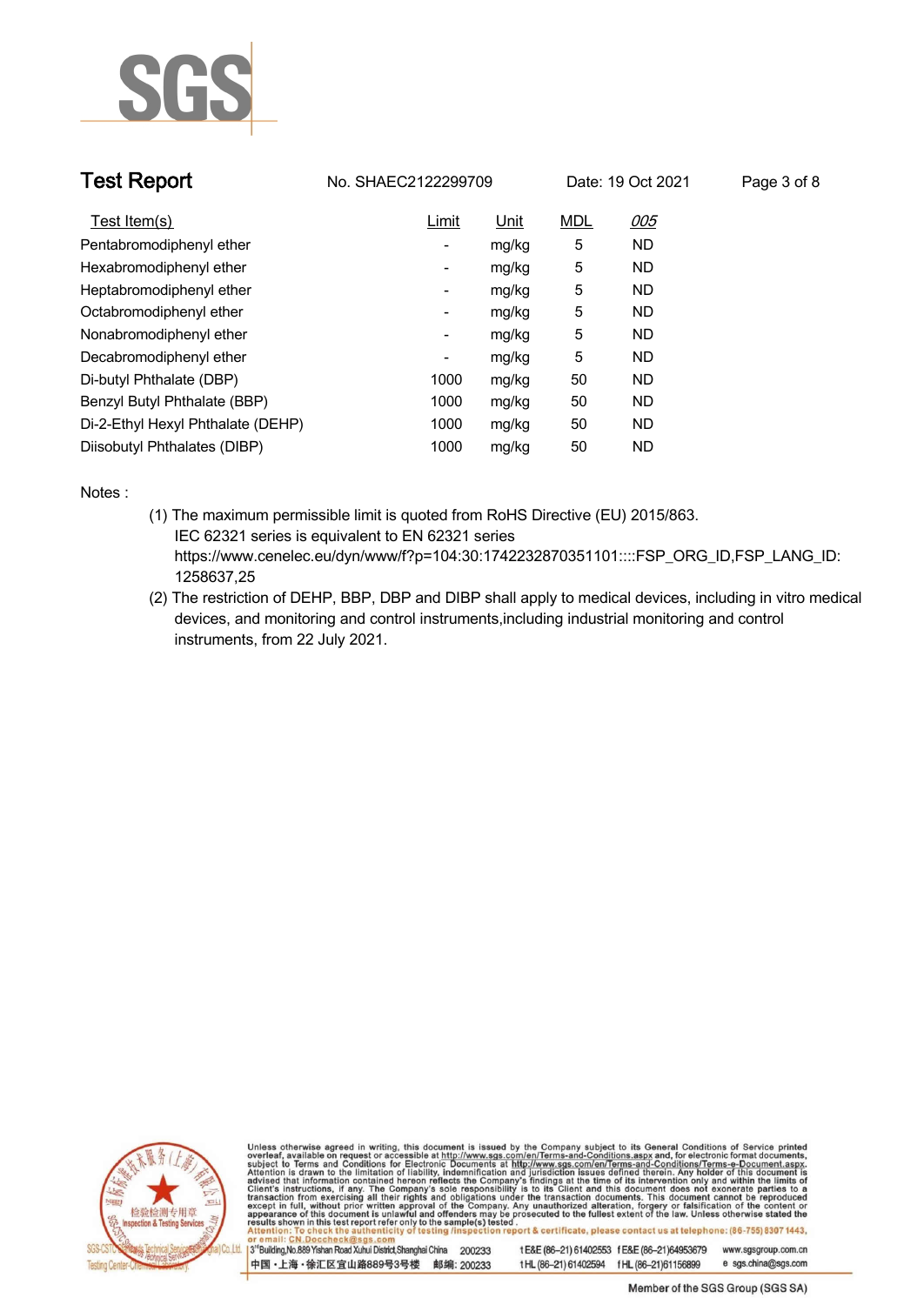

**Test Report. No. SHAEC2122299709 Date: 19 Oct 2021. Page 4 of 8.**

# **ATTACHMENTS**

## **Elements (IEC62321) Testing Flow Chart**

1) These samples were dissolved totally by pre-conditioning method according to below flow chart.





Unless otherwise agreed in writing, this document is issued by the Company subject to its General Conditions of Service printed overleaf, available on request or accessible at http://www.sgs.com/en/Terms-and-Conditions.asp

3<sup>rd</sup> Building, No.889 Yishan Road Xuhui District, Shanghai China 200233 中国·上海·徐汇区宜山路889号3号楼 邮编: 200233 tE&E (86-21) 61402553 fE&E (86-21)64953679 www.sgsgroup.com.cn e sgs.china@sgs.com t HL (86-21) 61402594 f HL (86-21) 61156899

Member of the SGS Group (SGS SA)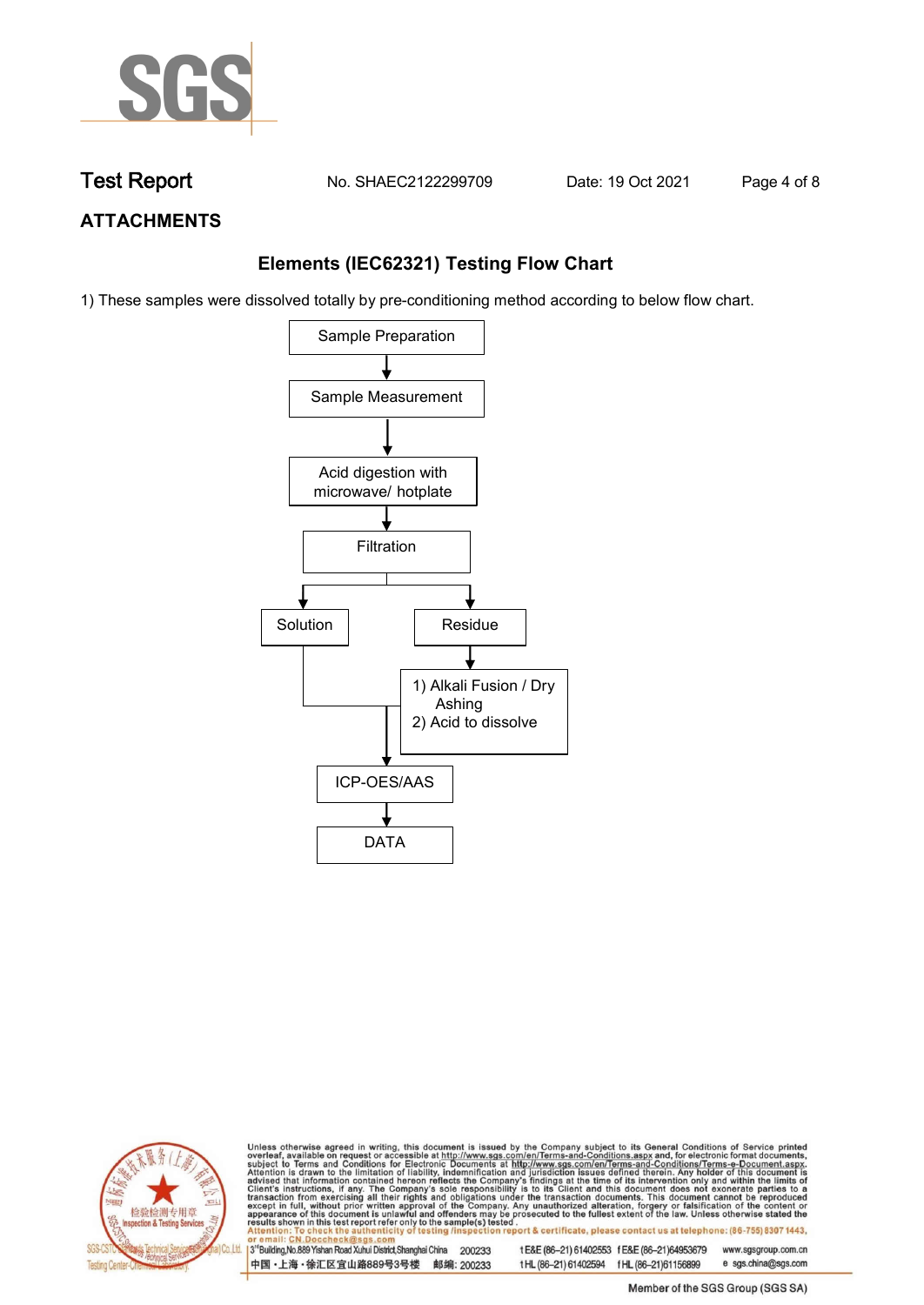

**Test Report. No. SHAEC2122299709 Date: 19 Oct 2021. Page 5 of 8.**

## **ATTACHMENTS**

### **Hexavalent Chromium (Cr(VI)) Testing Flow Chart**





Unless otherwise agreed in writing, this document is issued by the Company subject to its General Conditions of Service printed overleaf, available on request or accessible at http://www.sgs.com/en/Terms-and-Conditions.asp

3<sup>rd</sup> Building, No.889 Yishan Road Xuhui District, Shanghai China 200233 中国·上海·徐汇区宜山路889号3号楼 邮编: 200233 tE&E (86-21) 61402553 fE&E (86-21)64953679 www.sgsgroup.com.cn

t HL (86-21) 61402594 f HL (86-21) 61156899 e sgs.china@sgs.com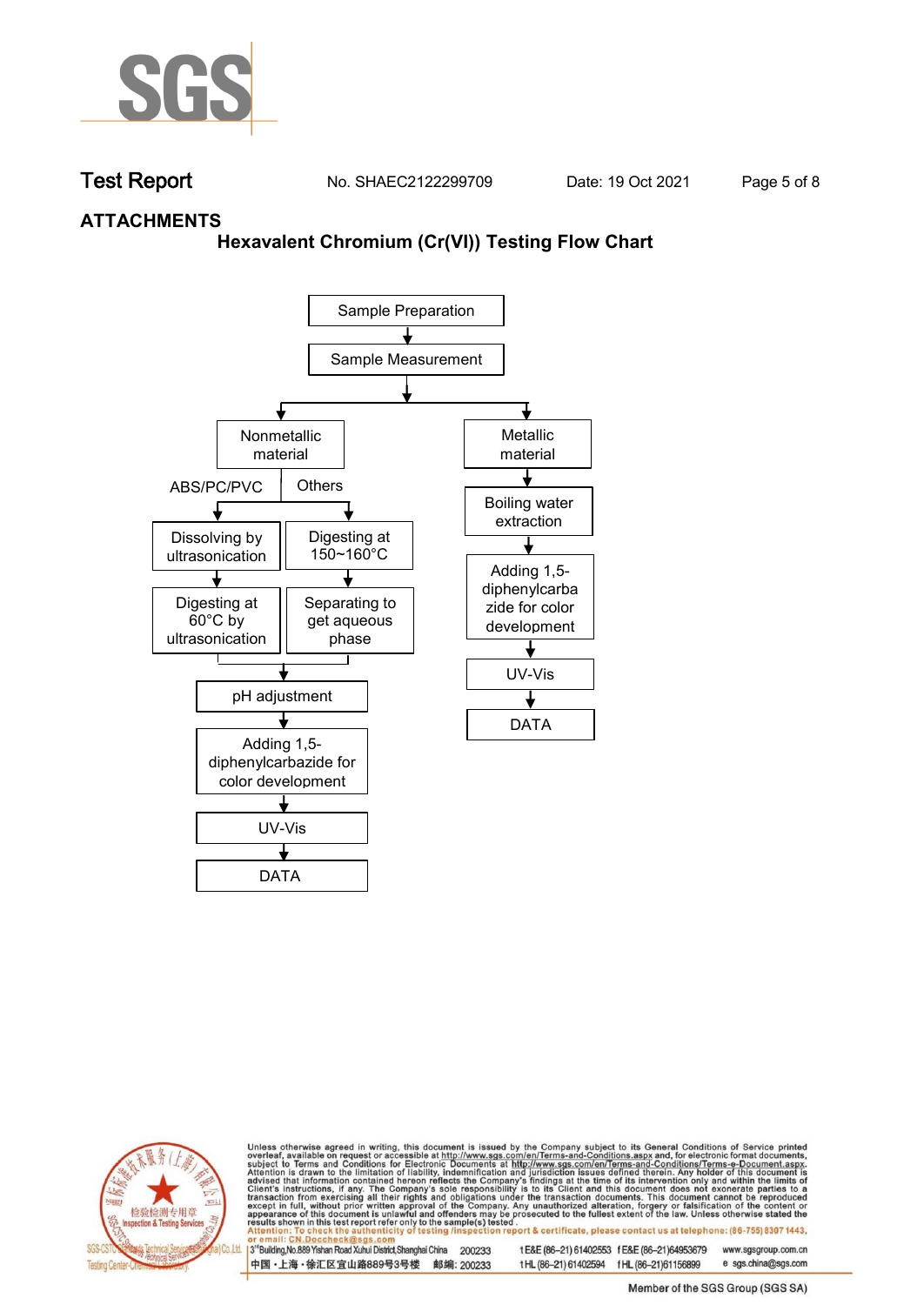

**Test Report. No. SHAEC2122299709 Date: 19 Oct 2021. Page 6 of 8.**

**ATTACHMENTS**

## **PBBs/PBDEs Testing Flow Chart**





Unless otherwise agreed in writing, this document is issued by the Company subject to its General Conditions of Service printed overleaf, available on request or accessible at http://www.sgs.com/en/Terms-and-Conditions.asp

3<sup>'</sup>Building, No.889 Yishan Road Xuhui District, Shanghai China 200233 中国·上海·徐汇区宜山路889号3号楼 邮编: 200233

tE&E (86-21) 61402553 fE&E (86-21)64953679 www.sgsgroup.com.cn

t HL (86-21) 61402594 f HL (86-21) 61156899 e sgs.china@sgs.com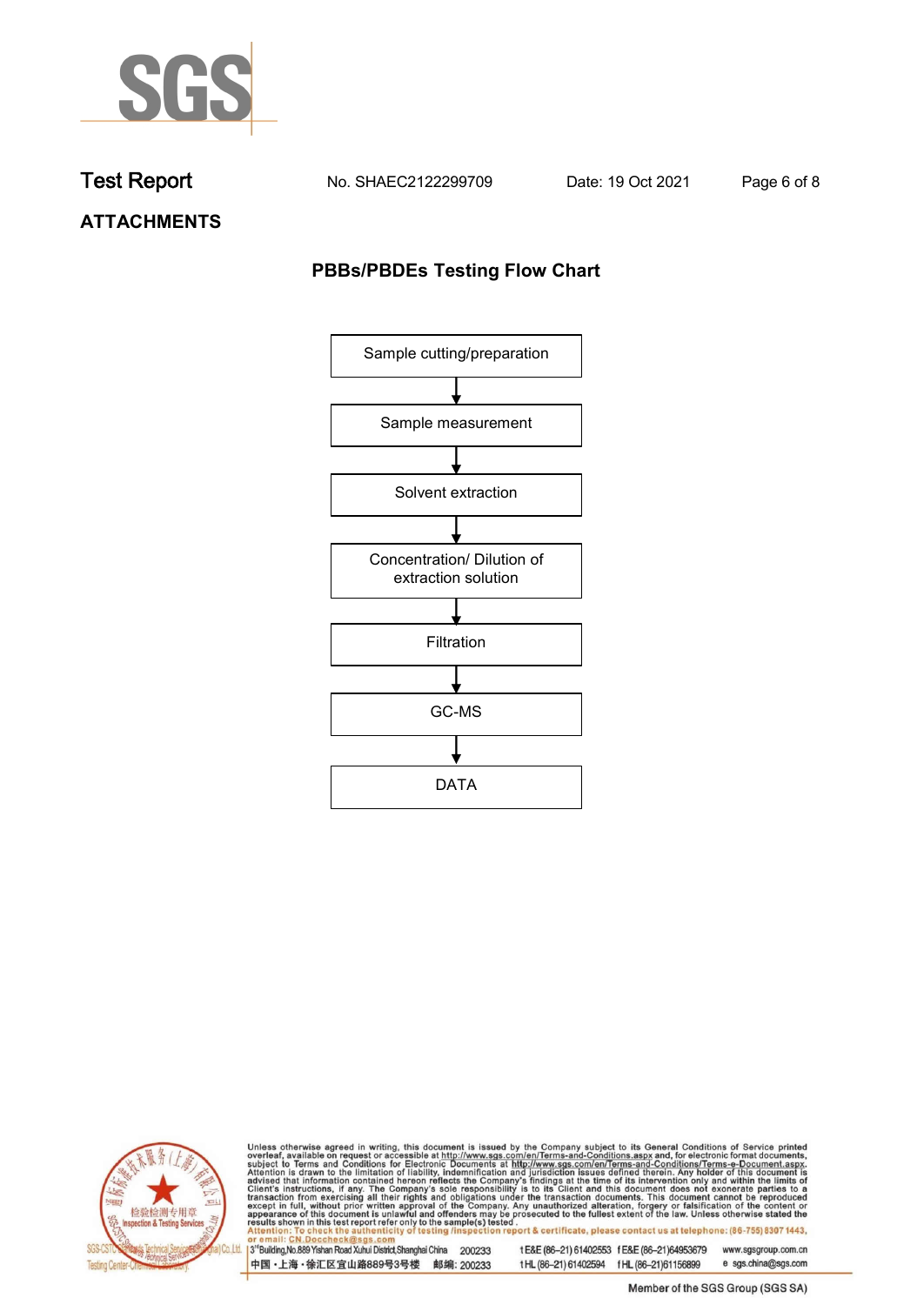

**Test Report. No. SHAEC2122299709 Date: 19 Oct 2021. Page 7 of 8.**

# **ATTACHMENTS**

## **Phthalates Testing Flow Chart**





Unless otherwise agreed in writing, this document is issued by the Company subject to its General Conditions of Service printed overleaf, available on request or accessible at http://www.sgs.com/en/Terms-and-Conditions.asp

3<sup>'</sup>Building, No.889 Yishan Road Xuhui District, Shanghai China 200233 中国·上海·徐汇区宜山路889号3号楼 邮编: 200233

tE&E (86-21) 61402553 fE&E (86-21)64953679 www.sgsgroup.com.cn

e sgs.china@sgs.com t HL (86-21) 61402594 f HL (86-21) 61156899